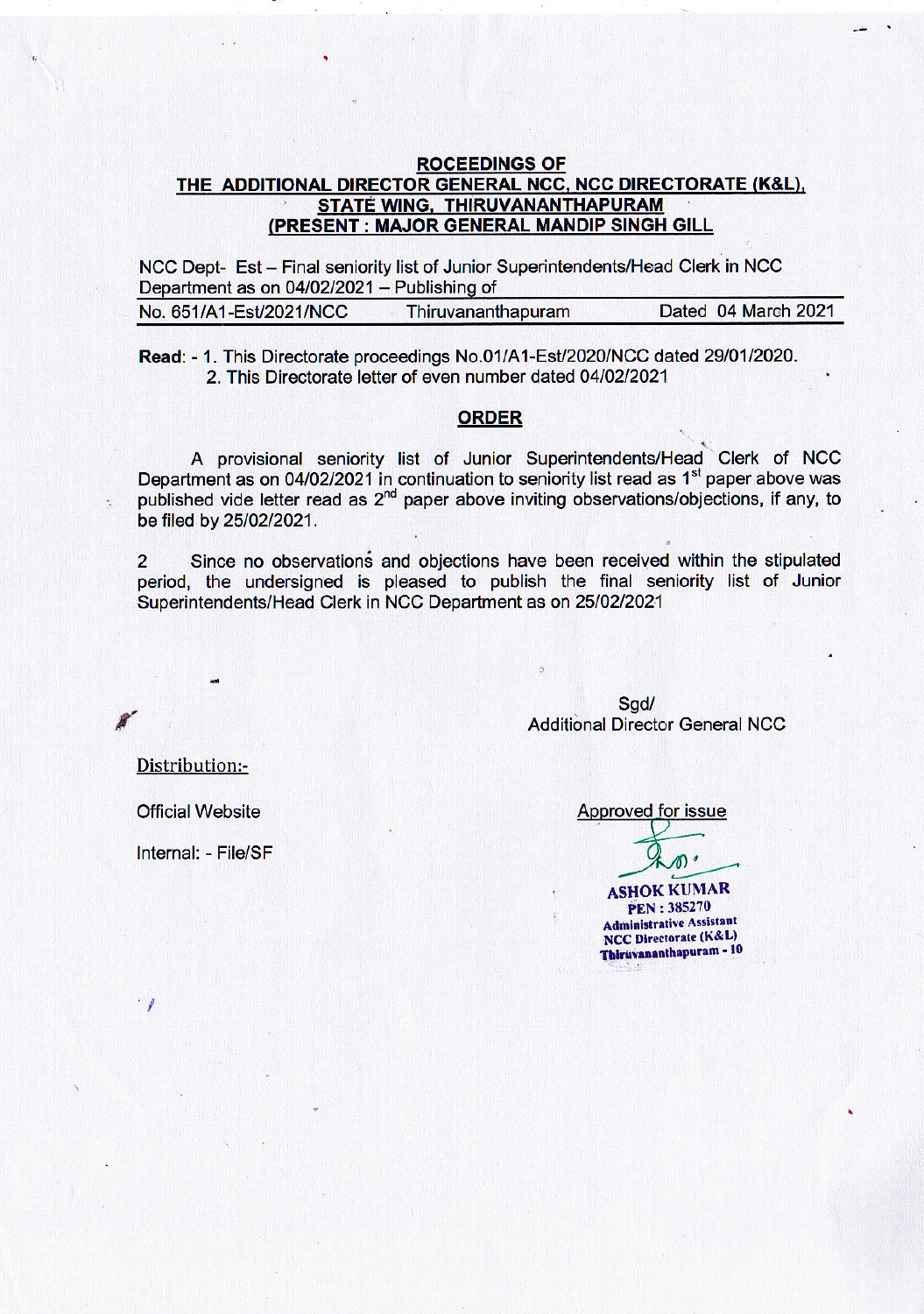|                | FINAL SENIORITY LIST OF JUNIOR SUPERINTENDENTS/HEAD CLERK IN NCC DEP AS ON 04/02/2021 |                      |                    |                                    |                          |          |                                |                        |                 |             |
|----------------|---------------------------------------------------------------------------------------|----------------------|--------------------|------------------------------------|--------------------------|----------|--------------------------------|------------------------|-----------------|-------------|
|                |                                                                                       |                      |                    |                                    |                          |          | Date<br>Joined in<br>the       |                        | Date of         |             |
|                |                                                                                       |                      | <b>Educational</b> | <b>Departmental</b>                | Date of                  | Date of  | present                        |                        | <b>Retireme</b> |             |
| SI No Name     |                                                                                       | <b>PEN</b><br>384926 | <b>BA</b>          | <b>Qualification Qualification</b> | <b>Birth</b><br>28.08.72 | Joining  | post                           | <b>Present Unit</b>    | nt              | <b>Rmks</b> |
|                | Sri Bijumon .VP                                                                       |                      |                    | MOP AT(H)                          |                          | 01.09.00 | $05.06.15$ <sup>3</sup> (K) Bn |                        | 31.08.28        | <b>HG</b>   |
| $\overline{2}$ | Smt Beenamol George                                                                   | 385245               | <b>SSLC</b>        | MOPAT(L)                           | 25.05.73                 | 31.08.00 | 08.06.15 16 (K) Bn             |                        | 31.05.29        | <b>HG</b>   |
| 3              | Smt Seena .ES                                                                         | 385037               | <b>Bcom</b>        | MOP AT (L&H)                       | 15.05.81                 | 24.01.02 | 20.07.15 4 (K) Bn              |                        | 31.05.37        | <b>HG</b>   |
| 4              | Sri Vimal Kumar Anand                                                                 | 384925               | Plus <sub>2</sub>  | MOP AT(H)                          | 19.05.82                 | 16.08.02 |                                | 26.10.15 GP HQ TVM     | 31.05.38        | <b>HG</b>   |
| 5              | Smt Chitra .PL                                                                        | 384863               | <b>BA</b>          | MOP AT(H)                          | 01.05.81                 | 04.09.02 | 25.11.15 NCC Dte               |                        | 30.04.37        | <b>HG</b>   |
| 6              | Sri.Unnikrishnan.N                                                                    | 385237               | <b>SSLC</b>        | MOP AT(H)                          | 24.04.65                 | 13.01.03 | 27.11.15 27 (K) Bn             |                        | 30.04.21        | <b>HG</b>   |
| $\overline{7}$ | Sri Harikumar.G                                                                       | 385298               | <b>SSLC</b>        | MOP AT(H)                          | 24.05.69                 | 03.02.03 |                                | 04.04.16 8(K) BN NCC   | 31.05.25        | <b>HG</b>   |
| 8              | Sri Babu.P                                                                            | 385588               | <b>BABEd</b>       | MOP AT (H)                         | 13.04.75                 | 10.02.03 | 23.05.16 7(K) NU               |                        | 30.04.31        | <b>HG</b>   |
| 9              | Smt Roshni Thomas                                                                     | 765716               | <b>HSC</b>         | MOP AT (H)                         | 21.09.82                 | 10.02.03 |                                | 04.04.17 GP HQ, KLM    | 30.09.38        | HG,LWA      |
| 10             | Sri Smithesh.SR                                                                       | 385023               | <b>BA</b>          | MOP AT(L&H)                        | 30.05.83                 | 25.01.03 | 20.06.16 NCC DTE               |                        | 31.05.39        | <b>HG</b>   |
| 11             | Sri Jyothis JC                                                                        | 385166               | <b>SSLC</b>        | MOP AT (H)                         | 19.05.65                 | 13.02.03 | 11.07.16 17(K) Bn              |                        | 31.05.21        | <b>HG</b>   |
| 12             | Sri Shabithlal KP                                                                     | 385543               | Dip. in EE         | MOP AT(L&H)                        | 31.05.76                 | 13.02.03 | 22.06.16 Gp KKD                |                        | 31.05.32        | <b>HG</b>   |
| 13             | Smt L Jayalakshmi                                                                     | 385262               | <b>B.Com</b>       | MOP AT(L)                          | 27.05.80                 | 23.01.02 |                                | 25.06.16 5(K) NAVAL    | 31.05.36        | <b>HG</b>   |
| 14             | Sri VM Jayaprakash                                                                    | 385587               | <b>SSLC</b>        | MOP AT (L)                         | 28.11.78                 | 04.02.02 | 27.06.16 32 (K) Bn             |                        | 30.11.34        | <b>HG</b>   |
| 15             | Sri S Muraleedharan                                                                   | 385606               | <b>SSLC</b>        | $\overline{M}$ OP AT (L)           | 28.05.72                 | 24.01.02 | 22.06.16 11 (K) Bn             |                        | 31.05.28        | <b>HG</b>   |
| 16             | Sri Mohandas T                                                                        | 385430               | <b>SSLC</b>        | MOP $AT(L)$                        | 03.05.66                 | 19.02.03 | 24.06.16 31(K)BN               |                        | 31.05.22        | <b>HG</b>   |
| 17             | Sri Lindsay Raphel C                                                                  | 385478               | <b>SSLC</b>        | MOP AT (L&H)                       | 17.09.83                 | 19.03.03 | 24.06.16 29(K)BN               |                        | 30.09.39        |             |
| 18             | Smt Anjana J                                                                          | 384908               | <b>MA</b>          | MOP AT (L&H)                       | 28.05.80                 | 17.03.03 | 20.06.16 1 (K) Bn              |                        | 31.05.36        |             |
| 19             | <b>Sri Vinu PT</b>                                                                    | 385337               | <b>SSLC</b>        | MOP, AT (L)                        | 15.05.71                 | 18.02.03 | 17.04.17 18 (K) Bn             |                        | 31.05.27        |             |
| 20             | Sri.Sharin PT                                                                         | 385581               | <b>SSLC</b>        | MOP, AT (L)                        | 20.05.83                 | 26.05.03 |                                | 30.05.17 1(K) ARTY BTY | 31.05.39        |             |
| 21             | Sri.Rajesh K                                                                          | 385110               | <b>SSLC</b>        | MOP AT (L&H)                       | 30.05.65                 | 13.06.03 | 25.06.17 9 (K) Bn              |                        | 31.05.21        |             |
| 22             | Smt Prathibha PV                                                                      | 385169               | $B$ Sc             | $\overline{MOP}$ AT(L&H)           | 20.04.81                 | 22.09.03 | 24.08.17 5 (K) Girls           |                        | 30.04.37        |             |
| 23             | Sri Aji C                                                                             | 385123               | <b>SSLC</b>        | MOP, AT(L)                         | 27.04.65                 | 16.06.03 |                                | 14.08.17 GP HQ, KLM    | 30.04.21        |             |
| 24             | Sri Manu M                                                                            | 385078               | PDC, NCVT          | MOP AT (L&H)                       | 03.05.80                 | 16.01.04 | $06.01.18$ 3 (K) NU            |                        | 31.05.36        |             |
| 25             | Sri Anil Kumar PV                                                                     | 385212               | <b>SSLC</b>        | MOP AT (L&H)                       | 20.05.68                 | 16.06.03 | 16.01.18 33(K) BN              |                        | 31.05.24        | <b>LWA</b>  |
| 26             | Sri Mohammed Rafeeq                                                                   | 385304               | <b>SSLC</b>        | $\overline{MOP}$ , AT (L)          | 17.05.82                 | 03.02.03 | $02.04.18$ 23 (K) Bn           |                        | 31.05.38        |             |
| 27             | Sri Madhusudan K                                                                      | 385198               | <b>SSLC</b>        | MOP, 45 Yrs                        | 12.06.65                 | 07.01.05 | $07.05.18$ 15 (K) Bn           |                        | 30.06.21        |             |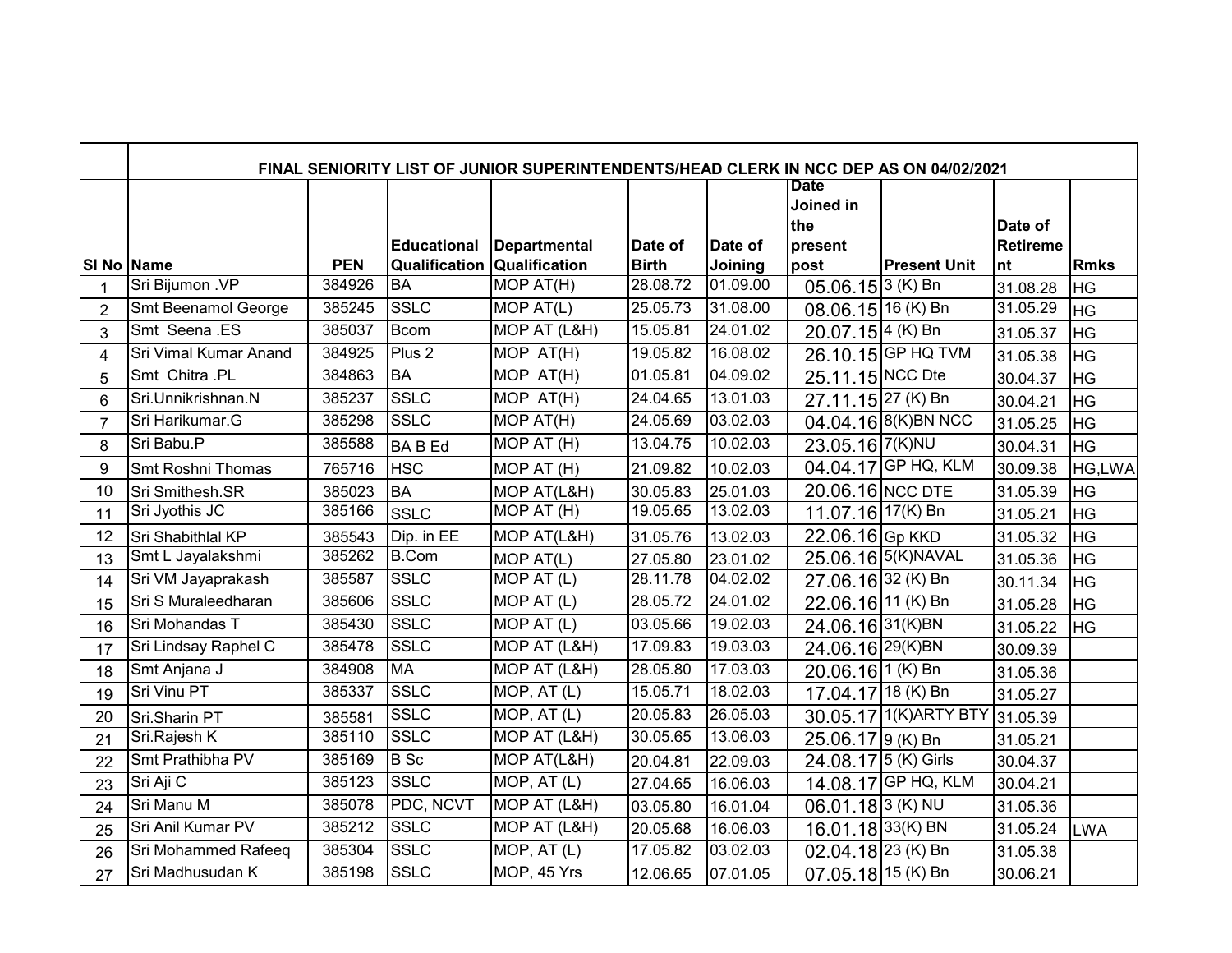|    |                       |            |                    |                                        |              |          | <b>Date</b>          |                                  |                 |             |
|----|-----------------------|------------|--------------------|----------------------------------------|--------------|----------|----------------------|----------------------------------|-----------------|-------------|
|    |                       |            |                    |                                        |              |          | Joined in            |                                  |                 |             |
|    |                       |            |                    |                                        |              |          | the                  |                                  | Date of         |             |
|    |                       |            | <b>Educational</b> | <b>Departmental</b>                    | Date of      | Date of  | present              |                                  | <b>Retireme</b> |             |
|    | SI No Name            | <b>PEN</b> |                    | <b>Qualification Qualification</b>     | <b>Birth</b> | Joining  | post                 | <b>Present Unit</b>              | nt              | <b>Rmks</b> |
| 28 | Sri Rajendra Kumar UK | 385439     | SSLC,              | $\overline{MOP}$ , $\overline{AT}$ (H) | 02.05.66     | 14.03.05 |                      | 18.06.18 7(K)GIRLS               | 31.05.22        |             |
|    |                       |            | Diploma in         |                                        |              |          |                      |                                  |                 |             |
|    |                       |            | Elect Engg         |                                        |              |          |                      |                                  |                 |             |
| 29 | Sri Satheesh Kumar KS | 385521     | MA, MPM            | MOP AT (L&H)                           | 13.03.65     | 27.11.04 |                      | 04.06.18 9(K) GIRLS              | 31.03.21        |             |
| 30 | Sri Sebastian PV      | 385441     | <b>SSLC</b>        | MOP, 45 Yrs                            | 02.03.65     | 03.03.05 | 18.06.18 28(K) Bn    |                                  | 31.03.21        |             |
| 31 | Sri Madhu D           | 407607     | <b>SSLC</b>        | MOP, 45 Yrs                            | 10.04.65     | 27.04.05 | 23.07.18 14(K)BN     |                                  | 30.04.21        |             |
| 32 | Sri B Shanti Kumar    | 607175     | SSLC, AISSC        | MOP, AT (L&H)                          | 13.01.68     | 27.10.05 | 02.08.18 10 (K) BN   |                                  | 31.01.24        |             |
| 33 | Sri Ragesh TC         | 385545     | <b>SSLC</b>        | MOP, 45 Yrs                            | 12.02.68     | 08.08.06 | 29.08.18 30(K) BN    |                                  | 29.02.24        |             |
| 34 | Smt Geetha Kumari S   | 384914     | <b>SSLC</b>        | MOP, AT (L&H)                          | 25.05.66     | 18.10.06 | $01.11.18$ 1 (K) Air |                                  | 31.05.22        |             |
| 35 | Sri Aneesh Ajayan J   | 384950     | <b>BA</b>          | MOP, AT (L&H)                          | 16.03.87     | 21.03.07 | 01.11.18 NCC Dte     |                                  | 31.03.43        |             |
| 36 | Sri Rajeev KP         | 385522     | <b>SSLC</b>        | MOP, AT(L)                             | 06.05.65     | 05.03.05 |                      | 16.12.19 9(K) NU NCC             | 31.05.21        |             |
| 37 | Smt.Divya Suresh      | 384951     | <b>MA</b>          | MOP, AT(L&H)                           | 30.01.88     | 03.04.08 |                      | 19.06.19 NCC Dte                 | 31.01.44        |             |
|    | Sri Latheesh OP       | 385583     | <b>SSLC</b>        | MOP, ATL                               |              |          |                      | <b>1(K)R&amp;V SQN</b>           |                 | Redeplo     |
|    |                       |            |                    |                                        | 23.03.82     | 18.10.08 | 24.06.19             |                                  | 31.03.38        | yed to      |
| 38 |                       |            |                    |                                        |              |          |                      |                                  |                 | 5(K)BN      |
| 39 | Sri Nandakumaran CG   | 385276     | <b>PDC</b>         | MOP, ATL                               | 30.05.66     | 30.04.09 | 20.06.19 24(K)BN     |                                  | 31.05.22        |             |
| 40 | Sri Shaji PK          | 395948     | <b>SSLC</b>        | MOP, 45 Yrs                            | 09.03.68     | 20.06.09 |                      | 22.06.19 GP HQ, KTM              | 31.03.24        |             |
| 41 | Sri Baiju V           | 385020     | <b>SSLC</b>        | MOP, AT(L&H)                           | 09.12.74     | 18.06.07 | 19.06.19 7(K)BN      |                                  | 31.12.30        |             |
| 42 | Sri Murali R Nair     | 384890     | <b>SSLC</b>        | MOP, 45 Yrs                            | 20.05.68     | 11.09.01 | 24.08.19 2(K)BN      |                                  | 31.05.24        |             |
| 43 | Sri Sivakumar TR      | 385209     | <b>SSLC</b>        | MOP, 45 Yrs                            | 24.05.68     | 28.08.06 |                      | 08.08.19 22(K)BN                 | 31.05.24        |             |
| 44 | Sri Yogidas PR        | 385255     | <b>SSLC</b>        | MOP, 45 Yrs                            | 05.05.65     | 25.06.09 |                      | 02.09.19 GP HQ, KLM              | 31.05.21        |             |
| 45 | Sri Anilkumar KP      | 407102     | <b>BA</b>          | MOP, 45 Yrs                            | 04.04.65     | 29.06.09 |                      | 14.10.19 21(K)BN                 | 31.05.21        |             |
| 46 | Sri Nazar A           | 396199     | <b>SSLC</b>        | MOP, 45 Yrs                            | 20.05.66     | 24.06.09 |                      | 13.01.20 1(K) GIRLS IND 31.05.22 |                 |             |
| 47 | Sri Chacko Antony     | 396041     | <b>SSLC</b>        | MOP, 45 Yrs                            | 08.05.66     | 24.06.09 |                      | 12.03.20 GP HQ EKM               | 31.05.22        |             |
| 48 | Sri Jayaprakash G     | 396095     | <b>MA</b>          | MOP, AT (L&H)                          | 24.05.67     | 24.07.09 |                      | 23.07.20 3(K) GIRLS              | 31.05.23        |             |
| 49 | Sri Sunilkumar SS     | 409417     | <b>BA</b>          | MOP, 45 Yrs                            | 28.05.66     | 13.07.09 |                      | 23.07.20 1(K) NU NCC             | 31.05.22        |             |
| 50 | Sri Stalin S          | 313471     | <b>PDC</b>         | MOP, 45 Yrs                            | 30.04.65     | 17.08.09 |                      | 23.07.20 1(K) GIRLS              | 30.04.21        |             |
| 51 | Sri Anilkumar P       | 396212     | <b>SSLC</b>        | MOP, AT(L)                             | 18.05.68     | 14.07.09 |                      | 23.07.20 GP HQ TVM               | 31.05.24        |             |
| 52 | Sri Shaji K           | 396213     | PDC                | MOP, 45 Yrs                            | 20.05.66     | 13.07.09 |                      | 29.07.20 33(K)BN                 | 31.05.22        |             |